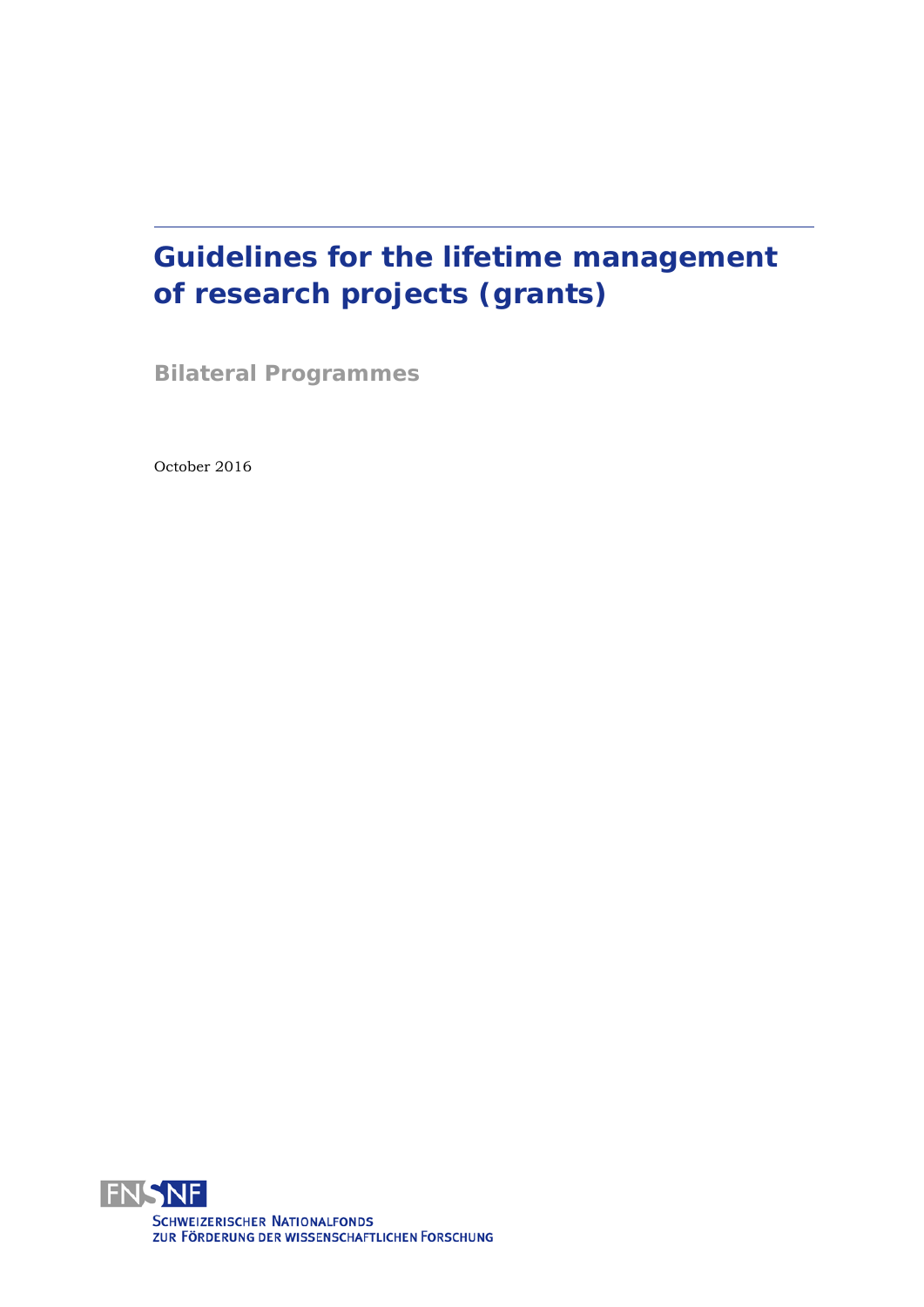### <span id="page-1-0"></span>**Preamble**

#### **The Swiss National Science Foundation**

The Swiss National Science Foundation (SNSF) is Switzerland's foremost institution in the promotion of scientific research. Established as a foundation under private law, it has funded research work in all scientific fields on behalf of the Swiss Confederation since 1952. The focus is on basic research, part of which may be geared towards practical application.

#### **Bilateral Programmes**

The Swiss bilateral programmes with priority countries were launched by the Swiss Government in 2008, after a pilot phase 2004-2007, to promote and reinforce research cooperations with non-European countries showing promising research potential. The State Secretariat for Education, Research and Innovation (SERI) is in charge of the Swiss bilateral programmes. In the 2013-2016 Swiss Education, Research and Innovation (ERI) Dispatch, SERI mandates the Swiss National Science Foundation (SNSF) to implement one of the funding schemes available within these programmes, the Joint Research Projects (JRPs).

JRPs allow researchers from Switzerland and the given priority country to jointly investigate a specific question. These projects typically last three or four years and in Switzerland the corresponding grants cover similar costs as SNSF national projects (equipment, research funds and salaries). The SNSF organises the calls with one or several counterparts in the concerned countries. Both countries must come to an agreement on which submitted proposals are to be funded and communicate the results to the researchers independently. For the successful projects, each country funds its own researchers.

#### **Project funding documentation**

The Joint Research Project funding documentation consists of:

- Call document
- Guidelines for the lifetime management of research projects (grants), providing assistance in managing projects.

These documents are available on the SNSF website [\(www.snsf.ch\)](http://www.snsf.ch/). The guidelines are based primarily on the [Funding Regulations,](http://www.snf.ch/SiteCollectionDocuments/allg_reglement_16_e.pdf) the [General Implementation Regulations](http://www.snf.ch/SiteCollectionDocuments/snsf-general-implementation-regulations-for-the-funding-regulations-e.pdf) for the Funding Regulations, the [Project Funding Regulations](http://www.snf.ch/SiteCollectionDocuments/projektfoerderungsreglement-e.pdf) and the [Organisational](http://www.snf.ch/SiteCollectionDocuments/por_org_rec_reglement_e.pdf)  [Regulations of the National Research Council.](http://www.snf.ch/SiteCollectionDocuments/por_org_rec_reglement_e.pdf) They are not legally binding.

The purpose of the guidelines is only explanatory and they do not under any circumstances replace the mentioned formal legal documents or any other provisions applicable to procedures and grants.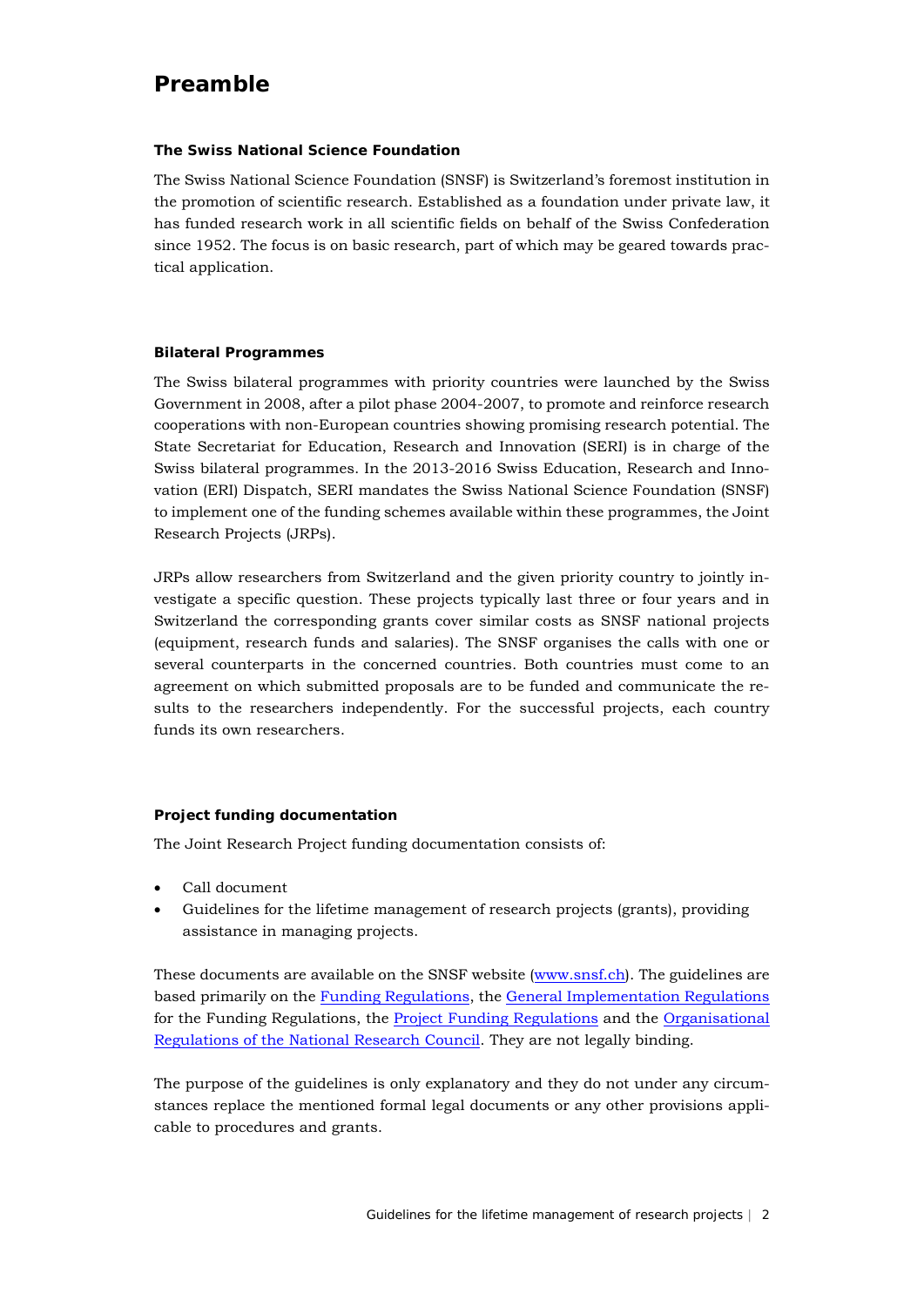# **Table of contents**

| Preamble                 |                                                                                                           | 2                   |
|--------------------------|-----------------------------------------------------------------------------------------------------------|---------------------|
| 1.                       | The ruling or decision letter                                                                             | 4                   |
| 2.                       | <b>Responsibilities</b>                                                                                   | 4                   |
| 3.                       | <b>Getting started</b>                                                                                    | 5                   |
| 3.1<br>3.2<br>3.3<br>3.4 | Start of funding<br>Release of funds<br>Transferring funds to other Swiss grantees<br>Employment of staff | 5<br>5<br>5<br>6    |
| 4.                       | <b>Reports</b>                                                                                            | 6                   |
| 4.1<br>4.2               | Scientific reports and entering output data<br>Financial reports                                          | 6<br>$\overline{7}$ |
| 5.                       | Budget items / total budget / eligible costs                                                              | 7                   |
| 6.                       | Project completion grants, cost-neutral extensions                                                        | 8                   |
| 6.1<br>6.2               | Cost-neutral extensions<br>Project completion grants                                                      | 8<br>8              |
| 7.                       | Repayment of remaining amounts                                                                            | 8                   |
| 8.                       | Additional costs and personnel expenses                                                                   | 9                   |
| 9.                       | Working with mySNF – for grantees and secretariats                                                        | 9                   |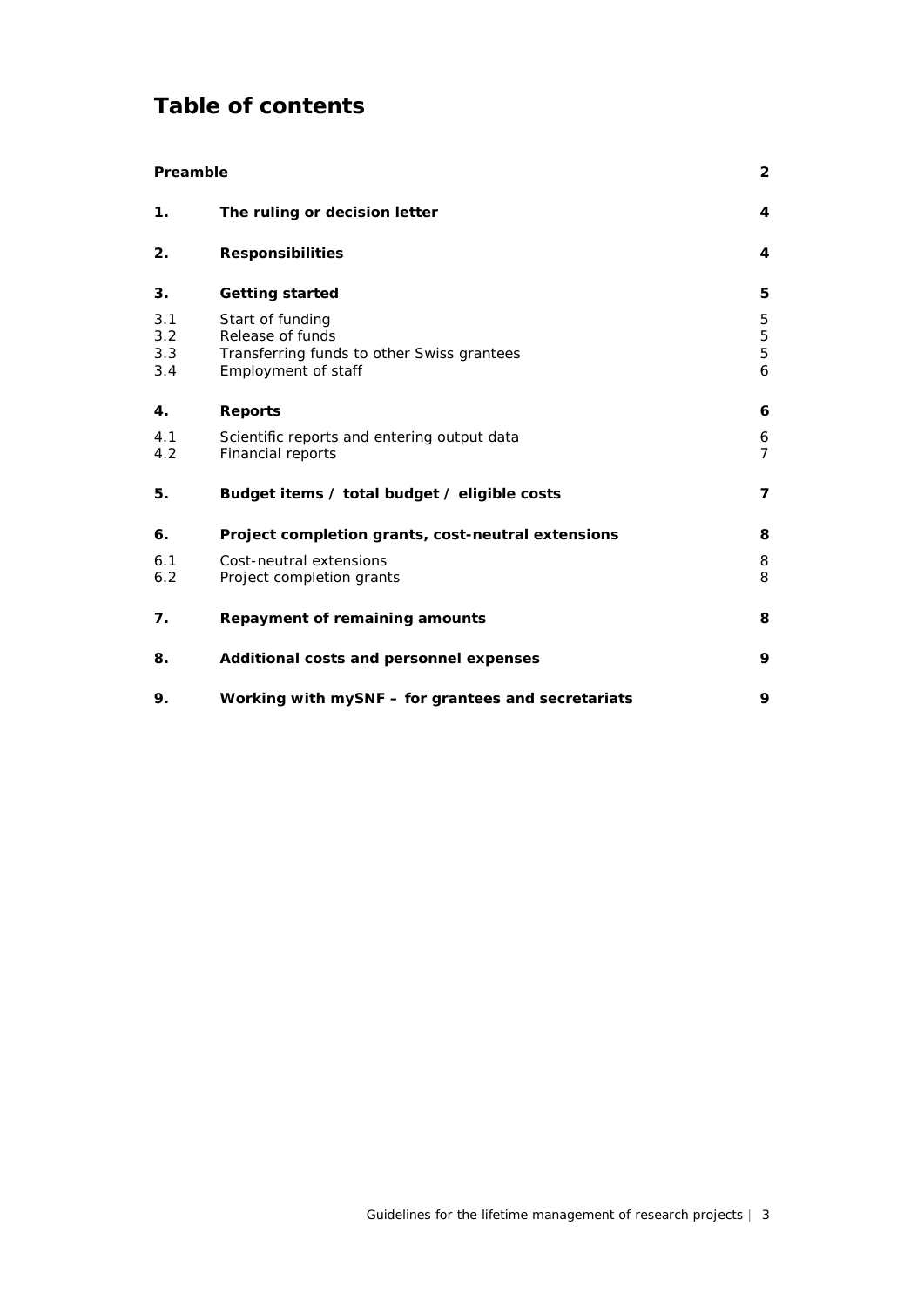# <span id="page-3-0"></span>**1. The ruling or decision letter**

The SNSF forwards the final decisions on applications to the Swiss main applicant in the form of a ruling (in accordance with the Federal Act on Administrative Procedure) or a decision letter. If your project has been approved, the letter you receive will contain the following information:

- Amount of the funds awarded, split into annual instalments
- Duration of the grant
- If applicable, any conditions that need to be met before the funds are transferred
- Due date of the first scientific report, if different from the usual date (see section 4)
- If applicable, any further comments/conditions
- Information on right of appeal (only if it is a ruling)

In case the decision is forwarded in form of a decision letter, the Swiss main applicant needs to sign a declaration regarding the SNSF Funding Regulations.

# <span id="page-3-1"></span>**2. Responsibilities**

When approval is given, applications become projects or grants (in financial terms) and applicants become grantees. The Swiss main applicant is responsible vis-à-vis the SNSF for each project or grant.

All applicants accept personal responsibility for the success of the project. However, only the Swiss main applicant represents the research group before the SNSF. Such representation is legally binding. He or she becomes the responsible grantee for the SNSF. The SNSF addresses all communications concerning the grant to this person and all the awarded funds are transferred to this person's institution (in most cases the grant administration office, i.e. the financial department, fund administration or similar entity). The entire grant is managed at this institution, from where funds can be transferred to the institutions of other grantees. Each grantee is responsible vis-àvis the SNSF for using the funds received appropriately.

The research group defines the cooperations and legal relationships between its members, particularly with regard to authorship rights, access to data and research results. If a new responsible grantee is chosen within a research group, the new and the current responsible person must jointly file a corresponding application with the SNSF.

The corresponding grantee is responsible for the following tasks vis-à-vis the SNSF:

- Requesting the release of the allocated funds
- Requesting personnel, changes of personnel and salary adjustments
- Submitting scientific reports and entering output data
- Submitting financial reports
- Informing the SNSF about any changes affecting the grantees (e.g. moves, changes to employment terms)
- Coordination between the research teams and management of the project
- For research groups: transferring funds to the other Swiss grantees (if applicable)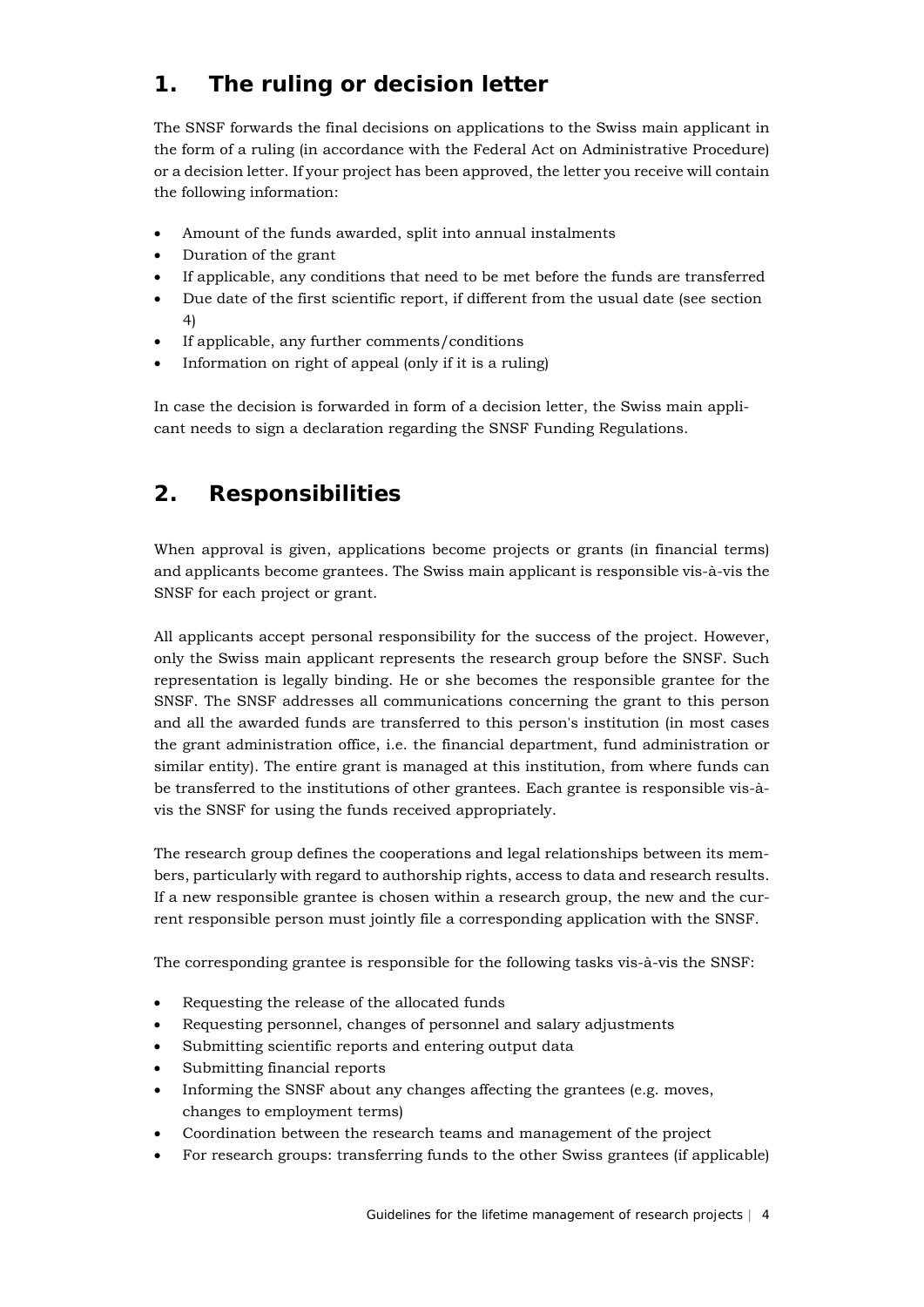Responsible grantees can delegate some of these tasks to other applicants or secretariats in *my*SNF in order to reduce their administration workload (see section 9).

### <span id="page-4-0"></span>**3. Getting started**

### <span id="page-4-1"></span>**3.1 Start of funding**

Unless stated differently in the call document, the project must start no later than 12 months after the date of the approval letter. The starting date must fall on the first day of a month and must not be earlier than the date stated in the ruling / decision letter. The corresponding grantee informs the SNSF of the starting date when requesting the release of funds via *my*[SNF.](http://www.mysnf.ch/) The SNSF confirms the release of the grant when the first instalment is transferred.

### <span id="page-4-2"></span>**3.2 Release of funds**

The corresponding grantee requests the release of the approved funds and the payment of every annual instalment via *my*[SNF.](http://www.mysnf.ch/) The funds are paid in annual instalments in accordance with the ruling or decision letter. Prior to the release of funds, you must submit a lay summary in one of the national languages of Switzerland. The lay summary will be published in the SNSF's [research database P3.](http://p3.snf.ch/) Furthermore, all necessary authorisations (for animal testing, tests on humans, etc.) and additional documents (e.g. a signed declaration to follow the the SNSF funding regulations in case of funding) must have been submitted via *my*[SNF.](http://www.mysnf.ch/) These documents can be uploaded under "Request for release of funds" under "Other annexes". In addition, any conditions stated in the ruling or decision letter must be met. If your grant is not managed by an official grant administration office (see Annex 9 of the [General implementation regulations for the Funding Regulations\)](http://www.snf.ch/SiteCollectionDocuments/snf-ausfuehrungsreglement_beitragsreglement_d.pdf), it should be administered by the grantee or by another office that assumes this fiduciary role. In such cases the SNSF defines the administration, monitoring and due diligence duties with you in a written agreement.

For the following years, you must request the payment of instalments via *my*[SNF.](http://www.mysnf.ch/) As a rule, the payment can be requested no earlier than 1 month before the start of the next funding year.

#### <span id="page-4-3"></span>**3.3 Transferring funds to other Swiss grantees**

Funds may only be transferred to researchers who are listed as other grantees in the ruling or decision letter. Such grantees may open a project-specific account with their institution, if needed (generally with the grant administration office).

<span id="page-4-4"></span>Transfers of funds to the other applicants are exempt from value-added tax. With regard to the value-added tax legislation, it is important that the funds are not requested via an invoice, but exclusively via a payment request. The corresponding grantee needs to make the payment.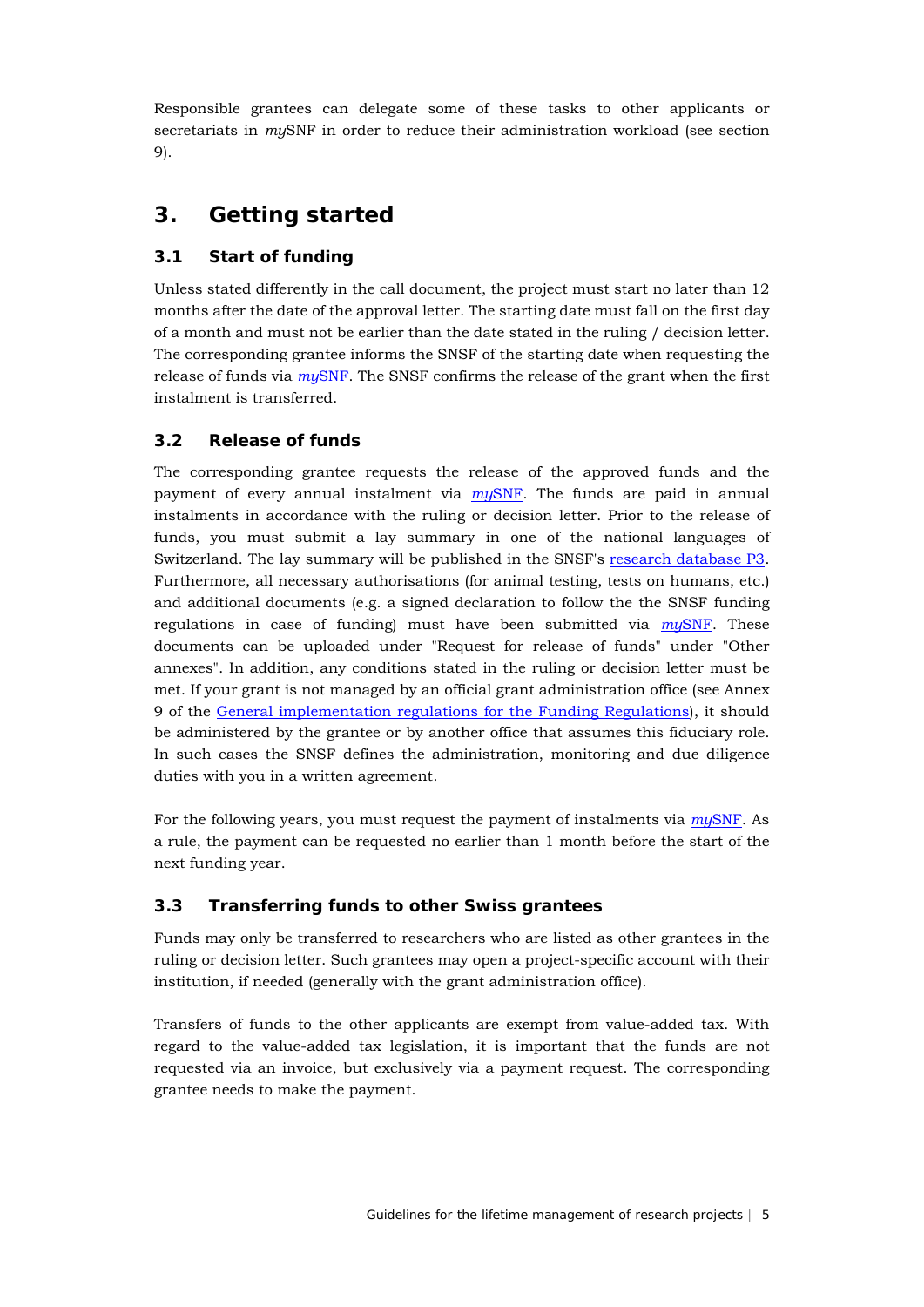### **3.4 Employment of staff**

Any new appointments, staff changes or salary adjustments in Switzerland are subject to approval by the SNSF. A corresponding request must be placed with the SNSF in advance via "Messages/Requests" in *my*[SNF.](http://www.mysnf.ch/) You will find the online forms on *my*SNF if you select the relevant project and click on the relevant section. Messages and requests are the responsibility of the corresponding applicant. However, in order to reduce their administration workload, these may be delegated to third parties (see section 9). For approved projects, employees can be registered online prior to the release of funds. This process can be simplified by adopting data directly from the application or from any previous projects.

Employment relationships must be regulated by the grantees' institution by means of a written contract. The institutions are responsible for compliance with the statutory labour and social insurance provisions. The SNSF specifies binding salary brackets and norms for different staff categories (see Annex 12 of the [General implementation](http://www.snf.ch/SiteCollectionDocuments/snsf-general-implementation-regulations-for-the-funding-regulations-e.pdf)  [regulations for the Funding Regulations\)](http://www.snf.ch/SiteCollectionDocuments/snsf-general-implementation-regulations-for-the-funding-regulations-e.pdf). In particular, the provisions concerning the engagement of staff pursuant to Article 7.1–7.6 of the [General implementation](http://www.snf.ch/SiteCollectionDocuments/snsf-general-implementation-regulations-for-the-funding-regulations-e.pdf)  [regulations for the Funding Regulations](http://www.snf.ch/SiteCollectionDocuments/snsf-general-implementation-regulations-for-the-funding-regulations-e.pdf) must be complied with.

It is not necessary to inform the SNSF about personnel changes in the partner countries.

### <span id="page-5-0"></span>**4. Reports**

#### <span id="page-5-1"></span>**4.1 Scientific reports and entering output data**

The Swiss main applicant must annually submit a scientific report, which may be compiled in collaboration with the other grantees; in due time, they will receive the corresponding requests automatically in the form of e-mails sent via mySNF.

The partners from partner countries have to report separately to their funding institution.

Grantees must start entering output data on SNSF projects (scientific publications, scientific events, knowledge transfer events, collaborations, etc.) no later than 18 months after starting the project. They have to keep this data updated and complete using *my*SNF even after the conclusion of the project. Only data that is directly linked to the funded project should be entered.

The SNSF uses this data for the following purposes:

- 1. The data appears in the online research database  $p^3$  [\(http://p3.snf.ch/\)](http://p3.snf.ch/), where researchers and the general public can find information on the research funded by the SNSF.
- <span id="page-5-2"></span>2. The data serves as a basis for aggregated and anonymised quantitative analyses, e.g. with regard to the number of publications and patents produced in connection with SNSF projects in the course of a year.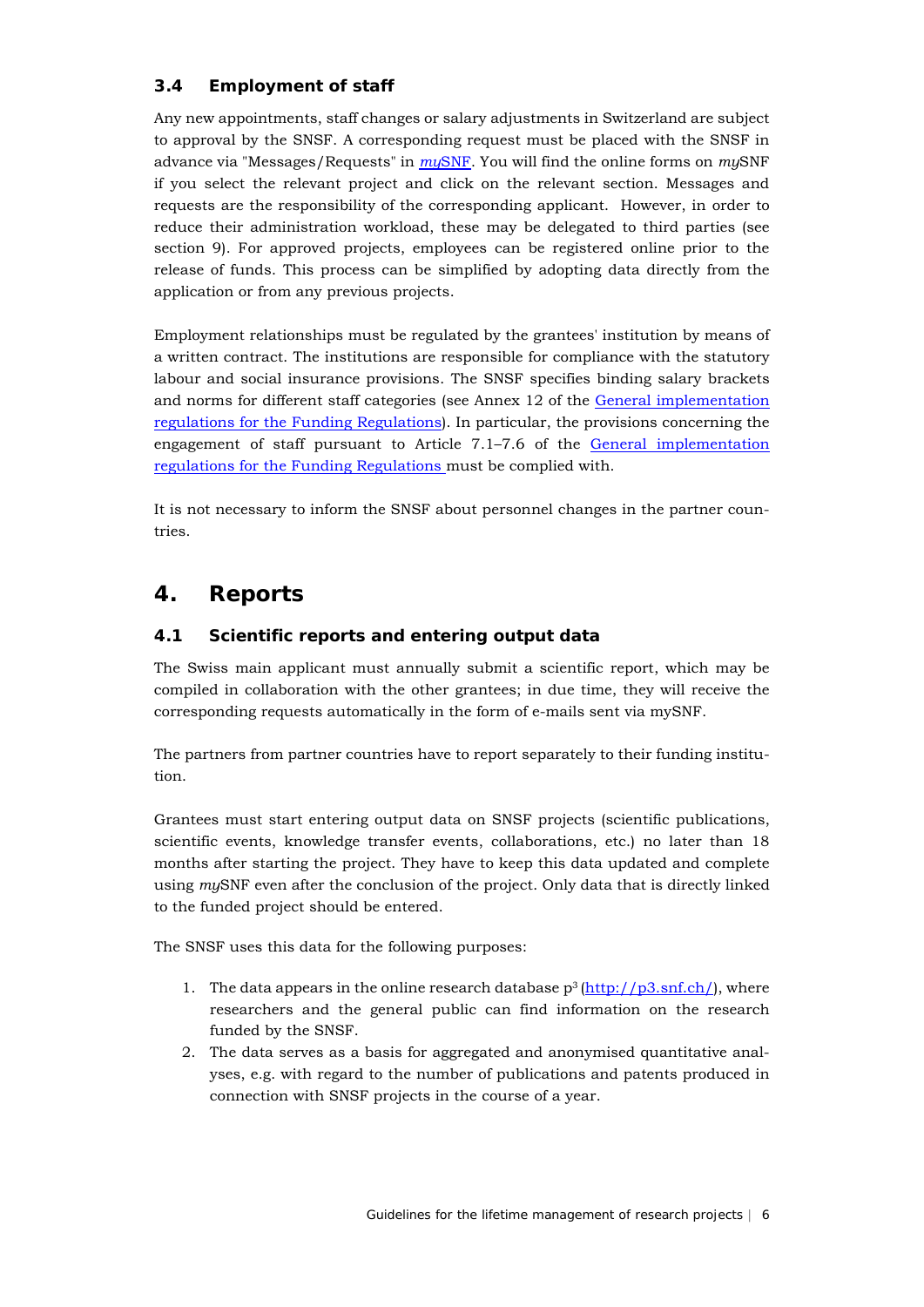### **4.2 Financial reports**

All Swiss grantees who have received funds must submit financial reports annually. If possible, the financial report and the corresponding receipts should be submitted exclusively in electronic form, via *my*[SNF.](http://www.mysnf.ch/) The Swiss main applicant is responsible for their submission. The report is generally compiled by the grant administration office of the grantee's institution and transmitted to the grantee for examination via *my*SNF. The specific processes, e.g. for the transmission of receipts, are defined by the grant administration offices of the individual institutions.

In the case of research groups, the other Swiss grantees are responsible for compiling financial reports at their institutions on the funds allocated to them and for submitting these reports along with all receipts to the responsible grantee or to the latter's grant administration office. Hence, the responsible grantee solely enters their project costs in their financial report, along with the instalments transferred to the other grantees. The responsible grantee or the grant administration office compiles a [financial over](http://www.snf.ch/sitecollectiondocuments/snf_finanzielle_zusammenstellung_e.xls)[view](http://www.snf.ch/sitecollectiondocuments/snf_finanzielle_zusammenstellung_e.xls) of all sub-projects, reviews it and submits it along with all reports and receipts to the SNSF. This financial overview also serves as the basis for the figures to be entered in *my*SNF. If possible, the financial reports and receipts should be submitted exclusively in electronic form via *my*SNF. For this reason, the other grantees should make their reports available to the responsible grantee in electronic form.

The partners from partner countries have to report separately to their funding institution.

### <span id="page-6-0"></span>**5. Budget**

The budget items mentioned in rulings or decision letters, or in approvals issued during the running time of the grant, and the corresponding amounts are regarded as approximations. Transfers between budget items are permissible without obtaining prior approval from the SNSF, provided the awarded amount (i.e. the total budget) is not exceeded. The total budget must be used in accordance with the approved research plan.

In exceptional cases the SNSF may define binding budget items. In such cases, the amounts allocated to the individual items are binding, and grantees are not permitted to transfer amounts of money between budget items without prior written approval from the SNSF.

Significant deviations in the implementation of the research project and in the use of the awarded grant must be approved by the SNSF.

As regards the costs covered by the grant (eligible costs), please refer to Article 2.5– 2.23 of the [General implementation regulations for the Funding Regulations.](http://www.snf.ch/SiteCollectionDocuments/snsf-general-implementation-regulations-for-the-funding-regulations-e.pdf) In principle, the SNSF grant only covers project-specific costs.

Under no circumstances does the SNSF cover the following costs:

- Standard IT equipment incl. hardware and software
- Scientific literature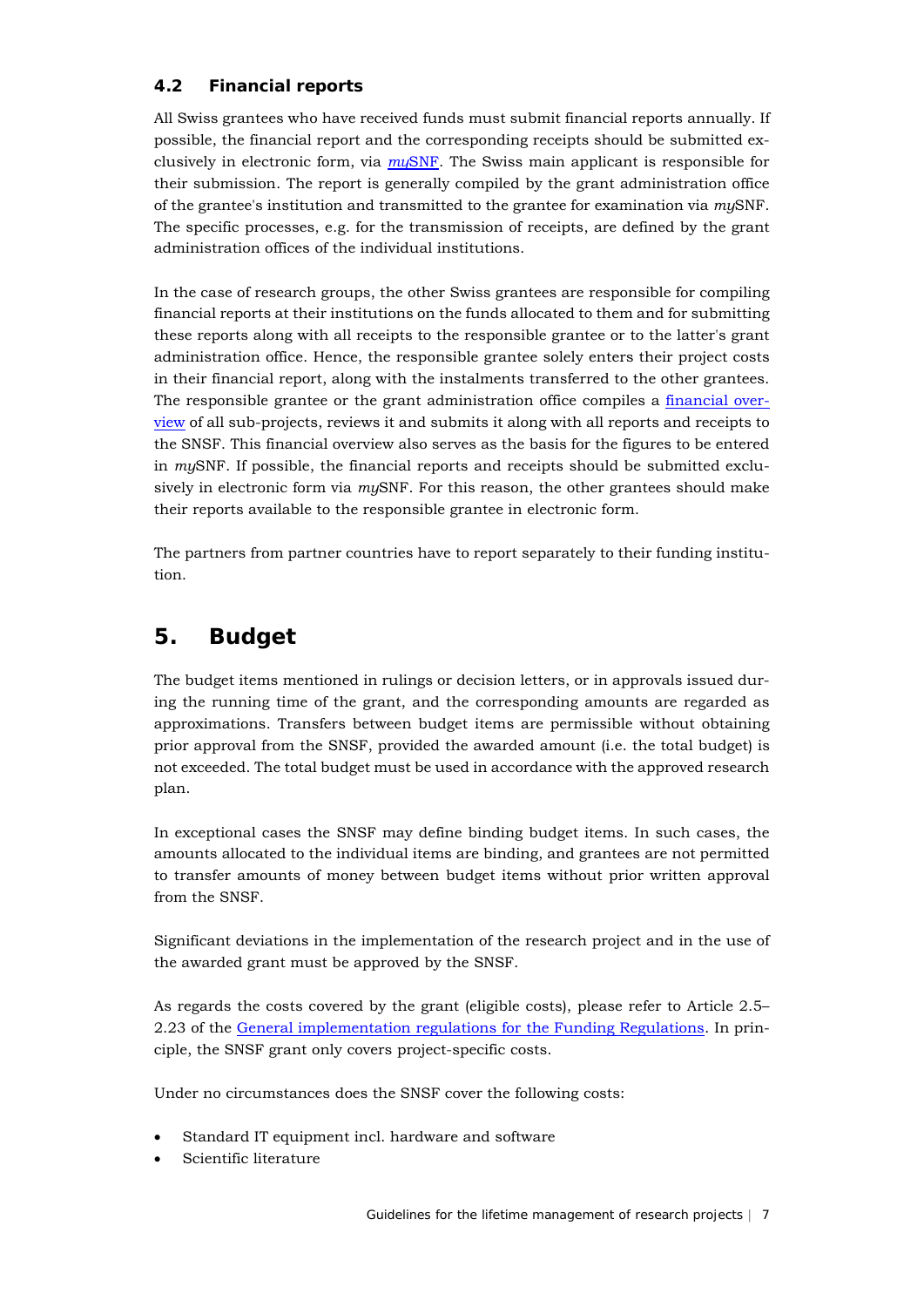- Items comprising the usual basic equipment of an operational scientific facility
- Expenses for postage, phone calls, photocopies, translations, etc.
- Outlays for rent, electricity, water, insurances, maintenance and service, service centres and repairs

### <span id="page-7-0"></span>**6. Project completion grants, cost-neutral extensions**

#### <span id="page-7-1"></span>**6.1 Cost-neutral extensions**

You can place a request with the SNSF for the cost-neutral extension of a grant or project. This may be necessary if the project has been delayed for unforeseeable reasons and money could therefore not be spent. Such a cost-neutral extension must be applied for in electronic form via [mySNF](http://www.mysnf.ch/) ("Messages/Requests"). For research groups, such extensions are only approved for the entire grant. In order to ensure that the extension will indeed be cost-neutral, we need the actual envisaged balance on the original end-date of the grant (incl. any additional personnel costs) as well as a budget for the extension period.

#### <span id="page-7-2"></span>**6.2 Project completion grants**

It is possible that, for unforeseeable reasons, the approved funds may not be sufficient to complete the planned research work by the end date of the grant. Such an application may be submitted electronically via *my*SNF after payment of the last instalment at the earliest.

Applications for supplementary grants pursuant to Article 36 of the [Funding Regula](http://www.snf.ch/SiteCollectionDocuments/allg_reglement_16_e.pdf)[tions](http://www.snf.ch/SiteCollectionDocuments/allg_reglement_16_e.pdf) may be approved only if the following requirements are met *in full*:

- The purpose for which the supplementary grant is to be used is explained in detail in the application.
- It is explained in the application why the supplementary grant is necessary for the successful completion of the ongoing research work funded by the SNSF. Supplementary grants may not be used to finance new research projects.
- It is convincingly shown in the application that the need for supplementary funding was unforeseeable and could not be averted by taking appropriate measures.
- It is convincingly shown in the application that the necessary supplementary funding could not be covered via other sources of financing.

Extensions of the funding period requested in parallel with a supplementary grant are generally granted for a period of less than one year. The payment of a supplementary grant can be requested via "Request for payment of instalment" in *my*SNF.

### <span id="page-7-3"></span>**7. Repayment of remaining amounts**

Upon expiry of the grant, you need to repay any unused funds no later than 30 days after compiling the final financial report, unless the funds in question amount to less than CHF 50. The amount is to be repaid to the following account: PC 30-3767-5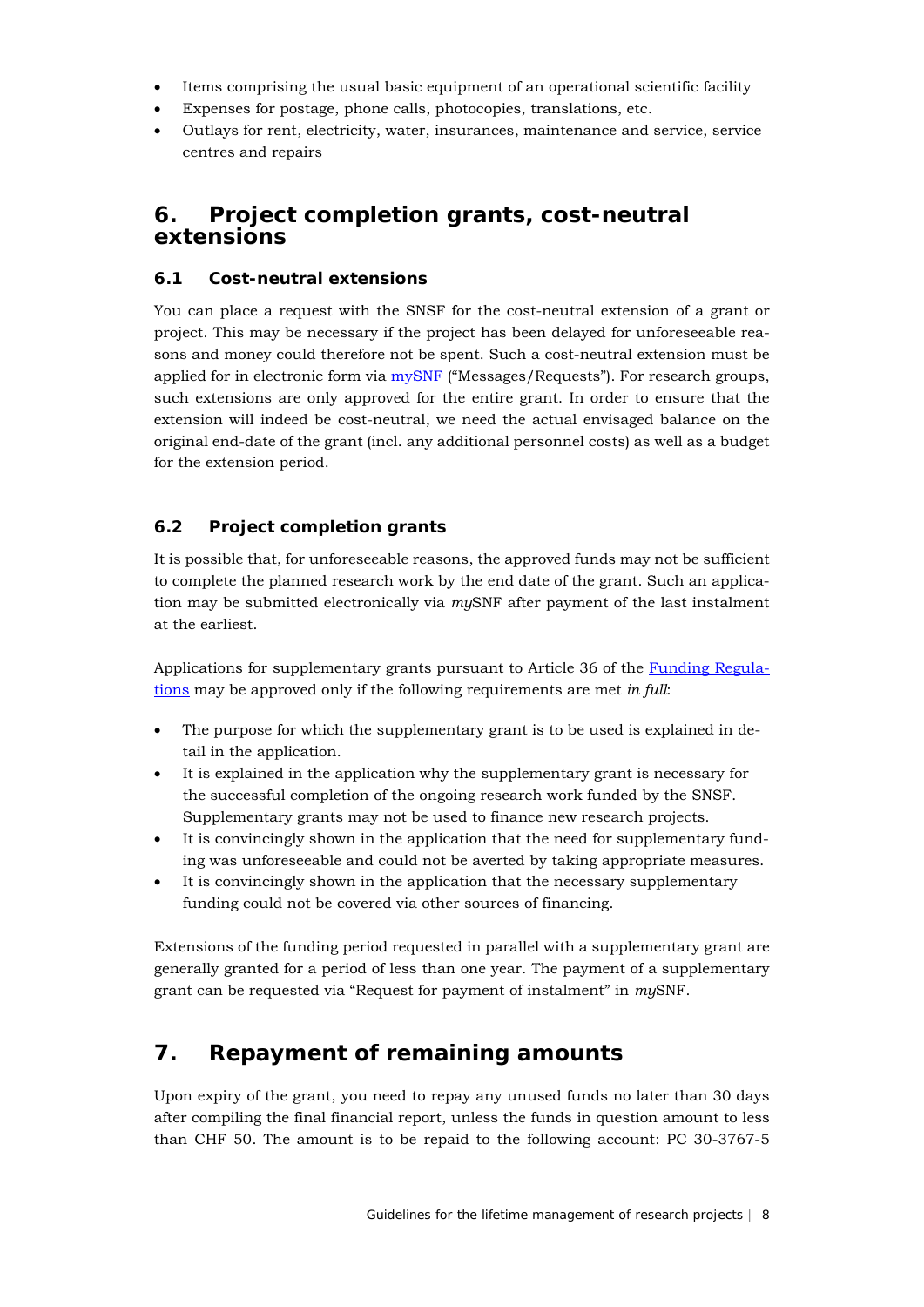Schweizerischer Nationalfonds, 3012 Bern. The corresponding grant number must be mentioned.

As concerns research groups, unused funds have to be paid back to the responsible applicant. Once an overview of all project contributions is available, he or she is responsible for any repayments to the SNSF.

## <span id="page-8-0"></span>**8. Additional costs and personnel expenses**

Barring the exceptions set out below, the costs of approved research that exceed the SNSF grant shall be borne by the grantees.

In response to a written request giving reasons, the SNSF may cover additional personnel costs in the following cases:

- 1. Additional costs due to the increased salaries of doctoral students as a result of the higher rates for doctoral students defined by the SNSF;
- 2. Additional costs due to compulsory increases in the employer's social security contributions.

Additional personnel costs are only reimbursed if they cannot be covered by reducing expenditure or through third-party funds. The relevant amount is transferred after receipt and examination of the final financial report. Deficits of less than CHF 50 are not covered.

### <span id="page-8-1"></span>**9. Working with** *my***SNF – for grantees and secretariats**

Almost all of the mentioned processes can be carried out electronically in *my*SNF without physical signature. The responsibility for this lies with the grantees. They may, however, authorise third parties (e.g. other grantees, secretariats) to assist in managing the projects. This is only possible if these persons are registered *my*SNF users and hence have their own access to *my*SNF. The authorised persons may fill in the online forms for the processes listed below; however, the corresponding grantees must, in a final step, submit the data to the SNSF from their own user account:

- Requesting the release of the allocated funds
- Submitting scientific reports
- Submitting financial reports (only relevant if main grant is not administered by a grant administration office)

The corresponding grantees can delegate the following processes entirely to third parties, who can fill in the online forms and transmit them to the SNSF; the corresponding grantee always receives an e-mail confirmation of the transmission:

- Requesting personnel, changes of personnel, salary adjustments and cost-neutral extensions ("Messages/Requests")
- Entering output data